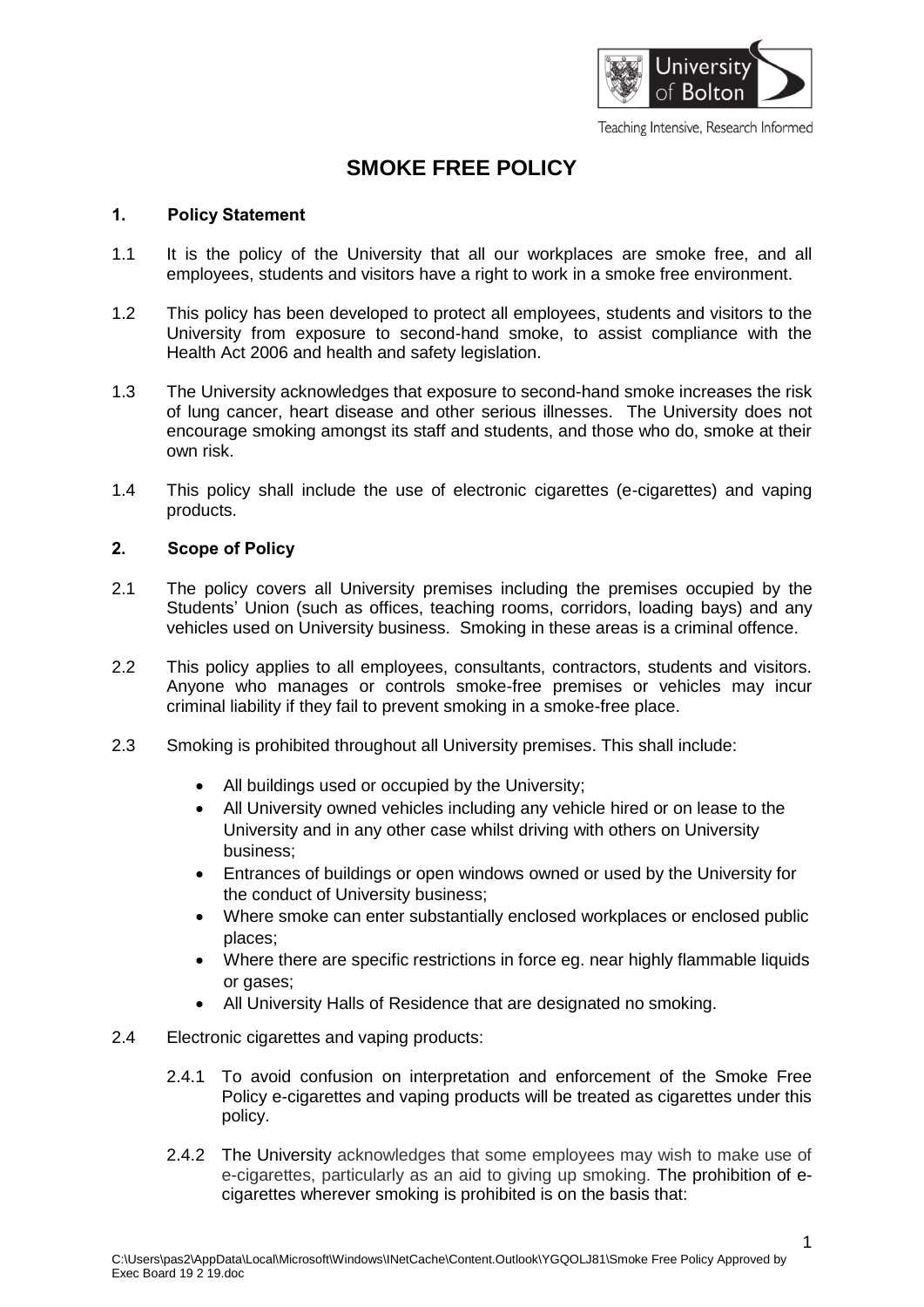

Teaching Intensive, Research Informed

- although they do not produce smoke, e-cigarettes produce a vapour that could provide an annoyance or health risk to others;
- these products do not provide recognised health benefits while introducing negative consequences including undermining the enforcement of the Smoke Free Policy.
- 2.4.3 The use of e-cigarette chargers is prohibited throughout all University premises and vehicles.
- 2.5 Smoking Areas Outside Buildings:

Staff and students wishing to smoke are requested to do this away from doors, windows and access routes into the buildings. This is to prevent smoke entering the building through windows; to avoid the accumulation of litter at entrances and to enable people to enter and leave the building without passing through an area used for smoking. The University reviews the location of litterbins to facilitate smoking away from these areas. Cigarette waste should be disposed of properly and considerately in a safe manner.

- 2.6 Student Halls of Residence:
	- 2.6.1 It is appreciated that the Halls of Residence are homes to students and therefore students are permitted to smoke although strictly only in the bedrooms designated for smokers. Any student occupying a designated smoking bedroom should have consideration for others by keeping his/her door closed.
	- 2.6.2 All other bedrooms and all communal areas within the Halls of Residence are smoke free. This includes: laundries, wardens lodge, staircases, corridors, bathrooms, toilets, kitchens and lounge areas. Smoking will not be permitted in the entrance of blocks.
	- 2.6.3 The policy will apply to all residents and their guests at all times. Student Services staff will allocate the rooms according to preference and availability. Signage will be placed in flats, entrances and exit areas advising residents and visitors of the smoke free policy.

## **3. Responsibility for the Policy**

- 3.1 Implementation of this policy depends on the support of employees at all levels and a clear understanding by all staff and students of their responsibilities to ensure a healthy environment for themselves and others. It is expected that smokers will take a responsible attitude to the practice of smoking.
- 3.2 All staff are obliged to adhere to, and support, implementation of this policy including requesting anyone found to be in breach of the policy to stop and report anyone who does not to a member of the management team. It is the responsibility of staff to ensure that students comply with the University's Smoke Free Policy.
- 3.3 It is the responsibility of the employee or student who brings visitor(s) on site to ensure that they are aware of and comply with the University's Smoke Free Policy – if they do not, they will be required to leave University premises.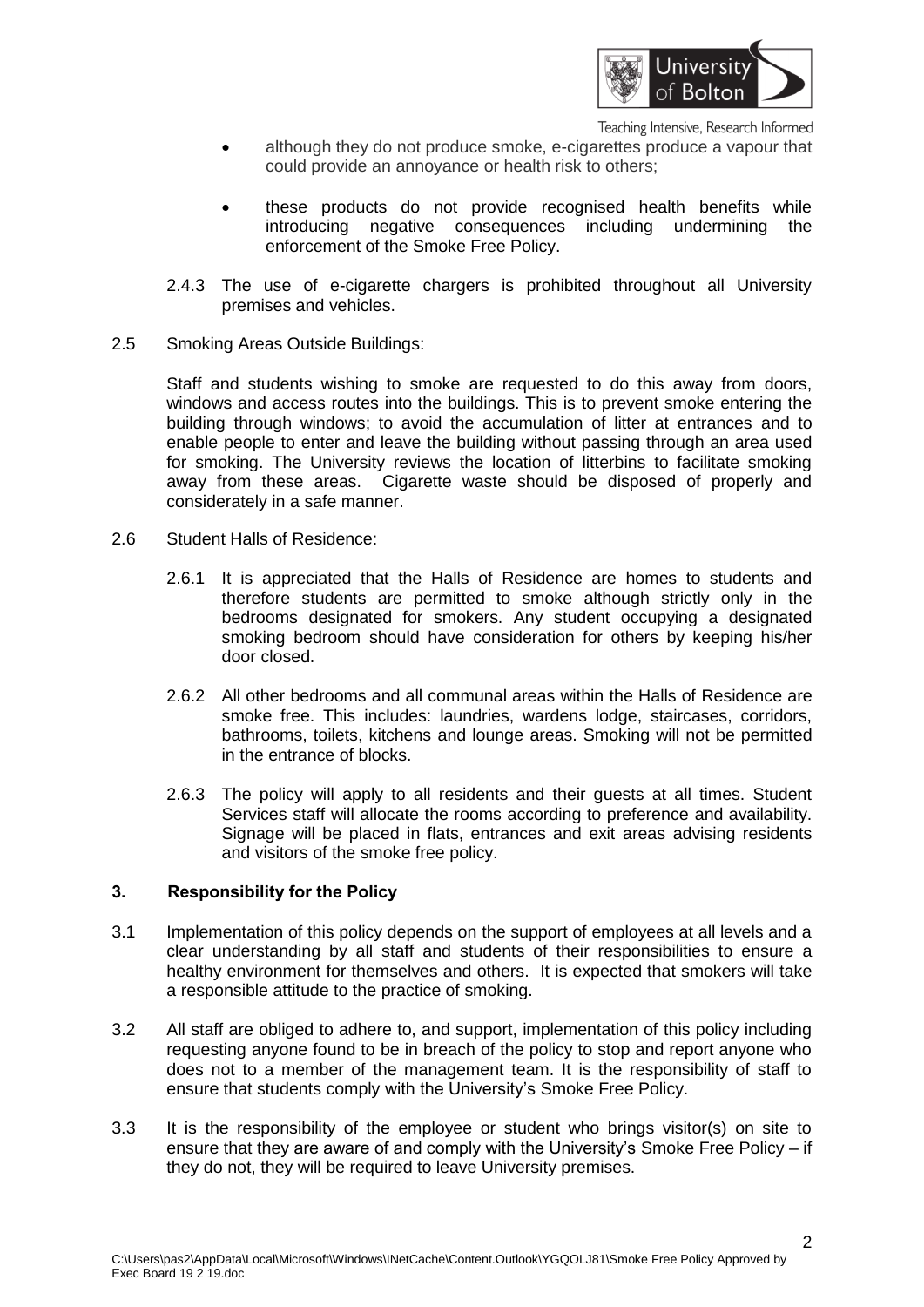

Teaching Intensive, Research Informed

- 3.4 The Students' Union fully supports this policy and is committed to the implementation and adherence of this policy. The General Manager of the Students' Union will be responsible for ensuring that the policy is complied with in all premises under their managerial control.
- 3.5 The University shall ensure that all new employees and students are made aware of and/or provided with a copy of the policy on induction.

#### **4. Breaks/Rest Periods**

Employees who wish to smoke during the working day may be permitted reasonable breaks, in agreement with their line manager, provided these do not prevent them from satisfactorily carrying out their responsibilities and work duties. Work time lost to breaks unrelated to work activity should be made up as necessary. This applies equally to smokers and non-smokers.

#### **5. Compliance with the Policy**

- 5.1 All University staff and students, visitors, contractors and sub-contractors must comply with this policy.
- 5.2 Any employee or student who breaches this policy may result in appropriate action being taken under the relevant disciplinary policy or procedure. The University may terminate its relationship with other individuals and organisations working on its behalf if they breach this policy.
- 5.3 Those who do not comply with this policy are reminded that it is a criminal offence to smoke in smoke-free areas and doing so may carry a fixed penalty of £50 or prosecution and a fine of up to £200.

## **6. Other related and relevant information**

- [www.smokefreeengland.co.uk](http://www.smokefreeengland.co.uk/)
- NHS Smoke Free National Helpline 0300 123 1044 or visit <https://www.nhs.uk/smokefree>
- <http://www.boltonft.nhs.uk/services/smoking-cessation/>
- <https://www.gov.uk/smoking-at-work-the-law>

| <b>ITTLE OF FULICI.</b> SITIONE FIEE FUILLY |                                                         |
|---------------------------------------------|---------------------------------------------------------|
| Policy Ref                                  | VC/01/2019/SF                                           |
| <b>Version Number</b>                       | 2.0                                                     |
| <b>Version Date</b>                         | February 2019                                           |
| Name of Developer/Reviewer                  | Contracts and Legal Compliance Adviser (Developer)      |
|                                             |                                                         |
|                                             | Registrar (Reviewer)                                    |
| Policy Owner (Group/Centre/Unit)            | Vice Chancellor's Office                                |
| Person responsible for implementation       | Vice Chancellor, All Staff and All Students             |
| (postholder)                                |                                                         |
| <b>Approving Committee/Board</b>            | <b>Executive Board</b>                                  |
| Date Approved                               | 19 February 2019                                        |
| <b>Effective from</b>                       |                                                         |
| Dissemination method (e.g. website)         | University website:                                     |
|                                             | https://www.bolton.ac.uk/about/governance/documents/    |
|                                             | https://www.bolton.ac.uk/about/governance/policies/stud |
|                                             | ent-policies/                                           |
|                                             | Staff induction                                         |

## **TITLE OF POLICY:** Smoke Free Policy